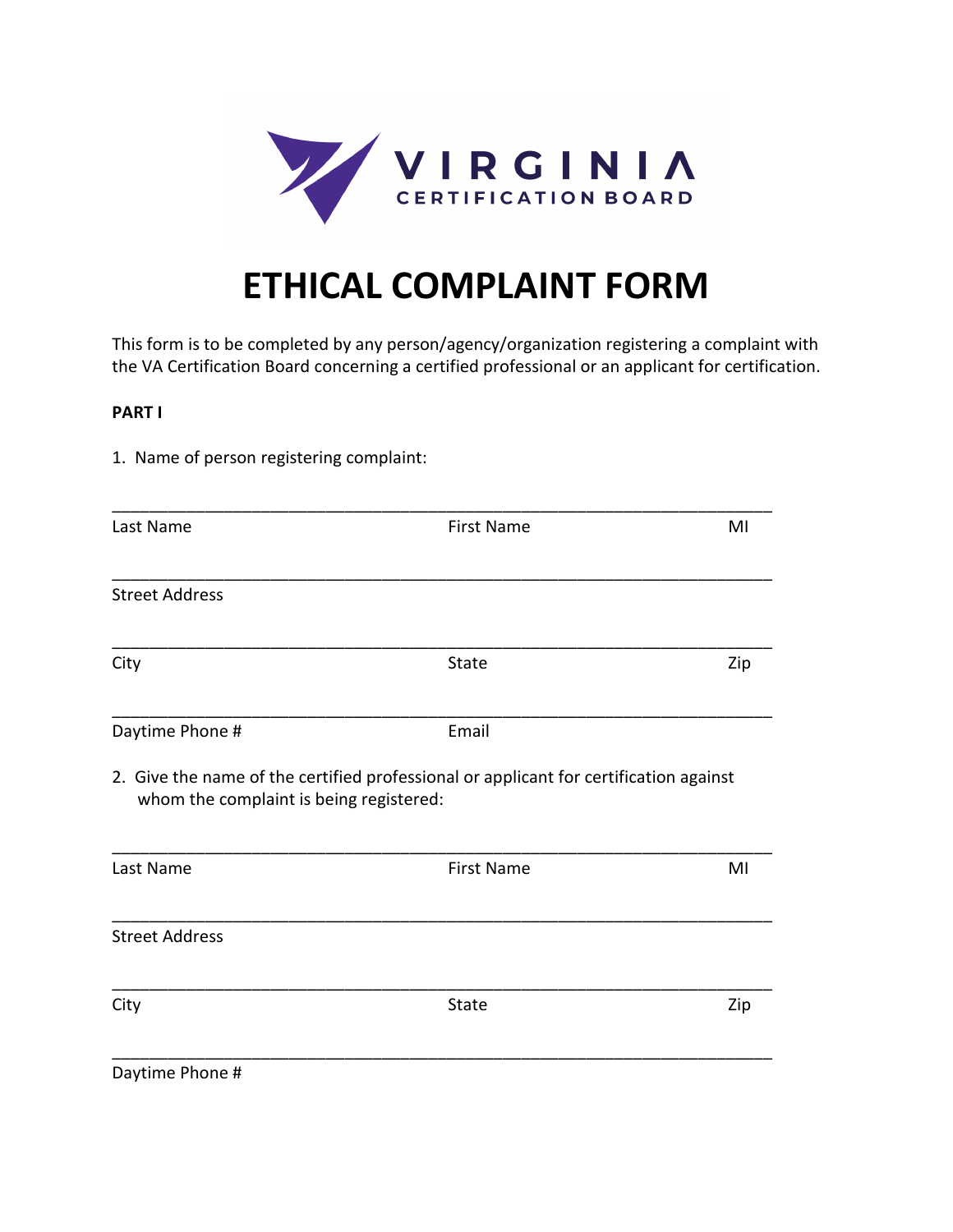# 3. Credential held by certified professional, if known:

 $\Box$  CADC  $\Box$  CPRS  $\Box$  CAADC  $\Box$  CCHW □ CCDP □ State-Certified Doula  $\Box$ CPS  $\Box$ CCS

# $\Box$ CCJP

# **PART II**

Please describe in as specific detail as possible the facts, circumstances, situations, dates, and allegations concerning the complaint. Additional pages may be added if necessary.

\_\_\_\_\_\_\_\_\_\_\_\_\_\_\_\_\_\_\_\_\_\_\_\_\_\_\_\_\_\_\_\_\_\_\_\_\_\_\_\_\_\_\_\_\_\_\_\_\_\_\_\_\_\_\_\_\_\_\_\_\_\_\_\_\_\_\_\_\_\_\_\_

\_\_\_\_\_\_\_\_\_\_\_\_\_\_\_\_\_\_\_\_\_\_\_\_\_\_\_\_\_\_\_\_\_\_\_\_\_\_\_\_\_\_\_\_\_\_\_\_\_\_\_\_\_\_\_\_\_\_\_\_\_\_\_\_\_\_\_\_\_\_\_\_

\_\_\_\_\_\_\_\_\_\_\_\_\_\_\_\_\_\_\_\_\_\_\_\_\_\_\_\_\_\_\_\_\_\_\_\_\_\_\_\_\_\_\_\_\_\_\_\_\_\_\_\_\_\_\_\_\_\_\_\_\_\_\_\_\_\_\_\_\_\_\_\_

\_\_\_\_\_\_\_\_\_\_\_\_\_\_\_\_\_\_\_\_\_\_\_\_\_\_\_\_\_\_\_\_\_\_\_\_\_\_\_\_\_\_\_\_\_\_\_\_\_\_\_\_\_\_\_\_\_\_\_\_\_\_\_\_\_\_\_\_\_\_\_\_

\_\_\_\_\_\_\_\_\_\_\_\_\_\_\_\_\_\_\_\_\_\_\_\_\_\_\_\_\_\_\_\_\_\_\_\_\_\_\_\_\_\_\_\_\_\_\_\_\_\_\_\_\_\_\_\_\_\_\_\_\_\_\_\_\_\_\_\_\_\_\_\_

\_\_\_\_\_\_\_\_\_\_\_\_\_\_\_\_\_\_\_\_\_\_\_\_\_\_\_\_\_\_\_\_\_\_\_\_\_\_\_\_\_\_\_\_\_\_\_\_\_\_\_\_\_\_\_\_\_\_\_\_\_\_\_\_\_\_\_\_\_\_\_\_

\_\_\_\_\_\_\_\_\_\_\_\_\_\_\_\_\_\_\_\_\_\_\_\_\_\_\_\_\_\_\_\_\_\_\_\_\_\_\_\_\_\_\_\_\_\_\_\_\_\_\_\_\_\_\_\_\_\_\_\_\_\_\_\_\_\_\_\_\_\_\_\_

\_\_\_\_\_\_\_\_\_\_\_\_\_\_\_\_\_\_\_\_\_\_\_\_\_\_\_\_\_\_\_\_\_\_\_\_\_\_\_\_\_\_\_\_\_\_\_\_\_\_\_\_\_\_\_\_\_\_\_\_\_\_\_\_\_\_\_\_\_\_\_\_

\_\_\_\_\_\_\_\_\_\_\_\_\_\_\_\_\_\_\_\_\_\_\_\_\_\_\_\_\_\_\_\_\_\_\_\_\_\_\_\_\_\_\_\_\_\_\_\_\_\_\_\_\_\_\_\_\_\_\_\_\_\_\_\_\_\_\_\_\_\_\_\_

\_\_\_\_\_\_\_\_\_\_\_\_\_\_\_\_\_\_\_\_\_\_\_\_\_\_\_\_\_\_\_\_\_\_\_\_\_\_\_\_\_\_\_\_\_\_\_\_\_\_\_\_\_\_\_\_\_\_\_\_\_\_\_\_\_\_\_\_\_\_\_\_

\_\_\_\_\_\_\_\_\_\_\_\_\_\_\_\_\_\_\_\_\_\_\_\_\_\_\_\_\_\_\_\_\_\_\_\_\_\_\_\_\_\_\_\_\_\_\_\_\_\_\_\_\_\_\_\_\_\_\_\_\_\_\_\_\_\_\_\_\_\_\_\_

\_\_\_\_\_\_\_\_\_\_\_\_\_\_\_\_\_\_\_\_\_\_\_\_\_\_\_\_\_\_\_\_\_\_\_\_\_\_\_\_\_\_\_\_\_\_\_\_\_\_\_\_\_\_\_\_\_\_\_\_\_\_\_\_\_\_\_\_\_\_\_\_

*Submit all relevant documents, as attachments, that will support the allegation(s) in your complaint. Complaints submitted as hearsay and without appropriate evidence may be dismissed as unfounded.*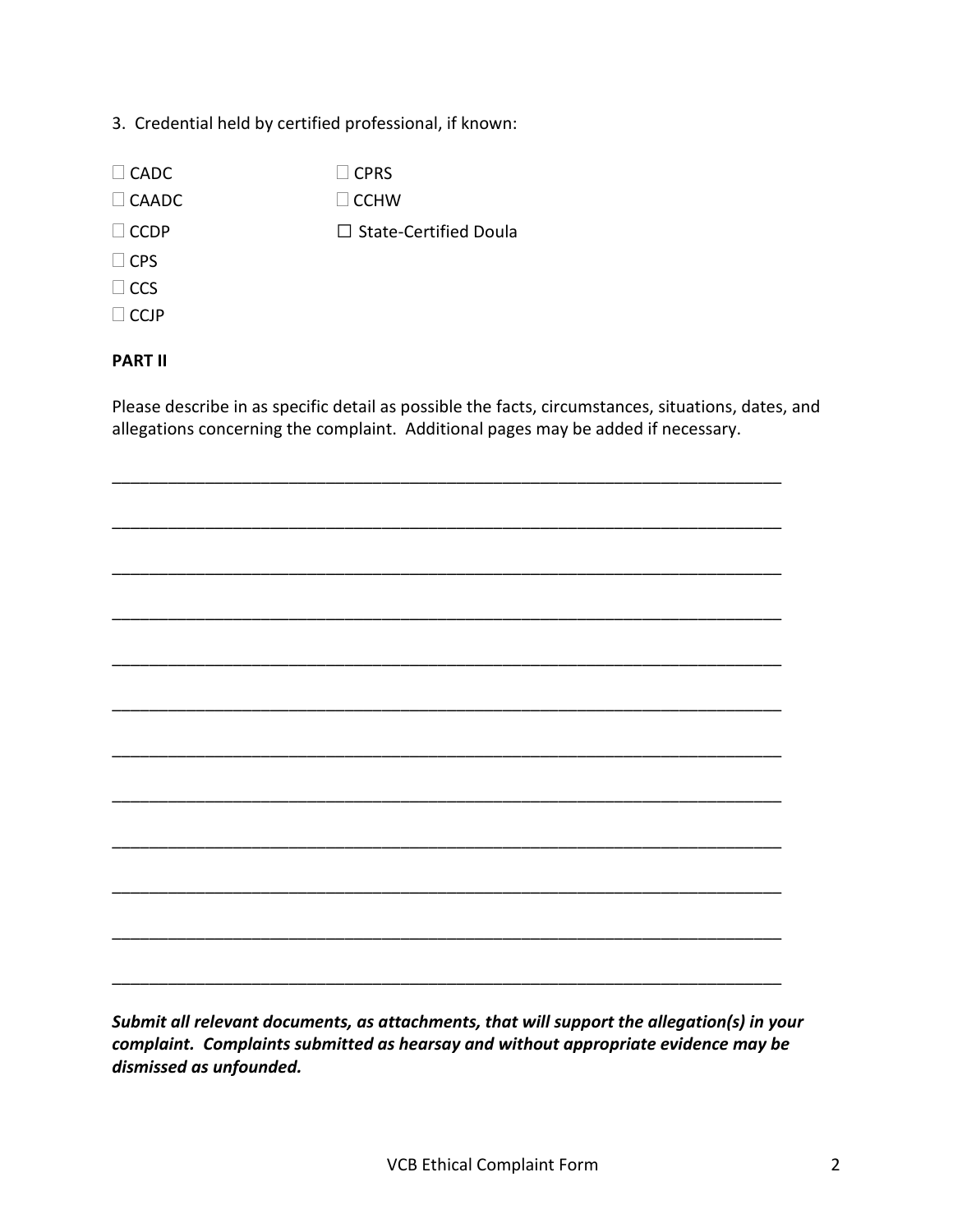### **PART III**

All complaints must be filed within four years from date the offense occurs. To determine if you have registered a complaint in a timely manner, the following information is requested:

a. On what date(s) did the action or complaint occur? \_\_\_\_\_\_\_\_\_\_\_\_\_\_\_\_\_\_\_\_\_\_\_\_\_\_\_

b. When were you first aware of the matter about which you are complaining? \_\_\_\_\_\_\_\_

\_\_\_\_\_\_\_\_\_\_\_\_\_\_\_\_\_\_\_\_\_\_\_\_\_\_\_\_\_\_\_\_\_\_\_\_\_\_\_\_\_\_\_\_\_\_\_\_\_\_\_\_\_\_\_\_\_\_\_\_\_\_\_\_\_\_\_\_\_\_\_\_

#### **PART IV**

If you know of others who have first-hand knowledge of the alleged conduct, please provide the following information about them:

| Last Name       | <b>First Name</b> | MI  |
|-----------------|-------------------|-----|
| Address         |                   |     |
| City            | State             | Zip |
| Daytime Phone # | Email             |     |
| Last Name       | <b>First Name</b> | MI  |
| Address         |                   |     |
| City            | State             | Zip |
| Daytime Phone # | Email             |     |
|                 |                   |     |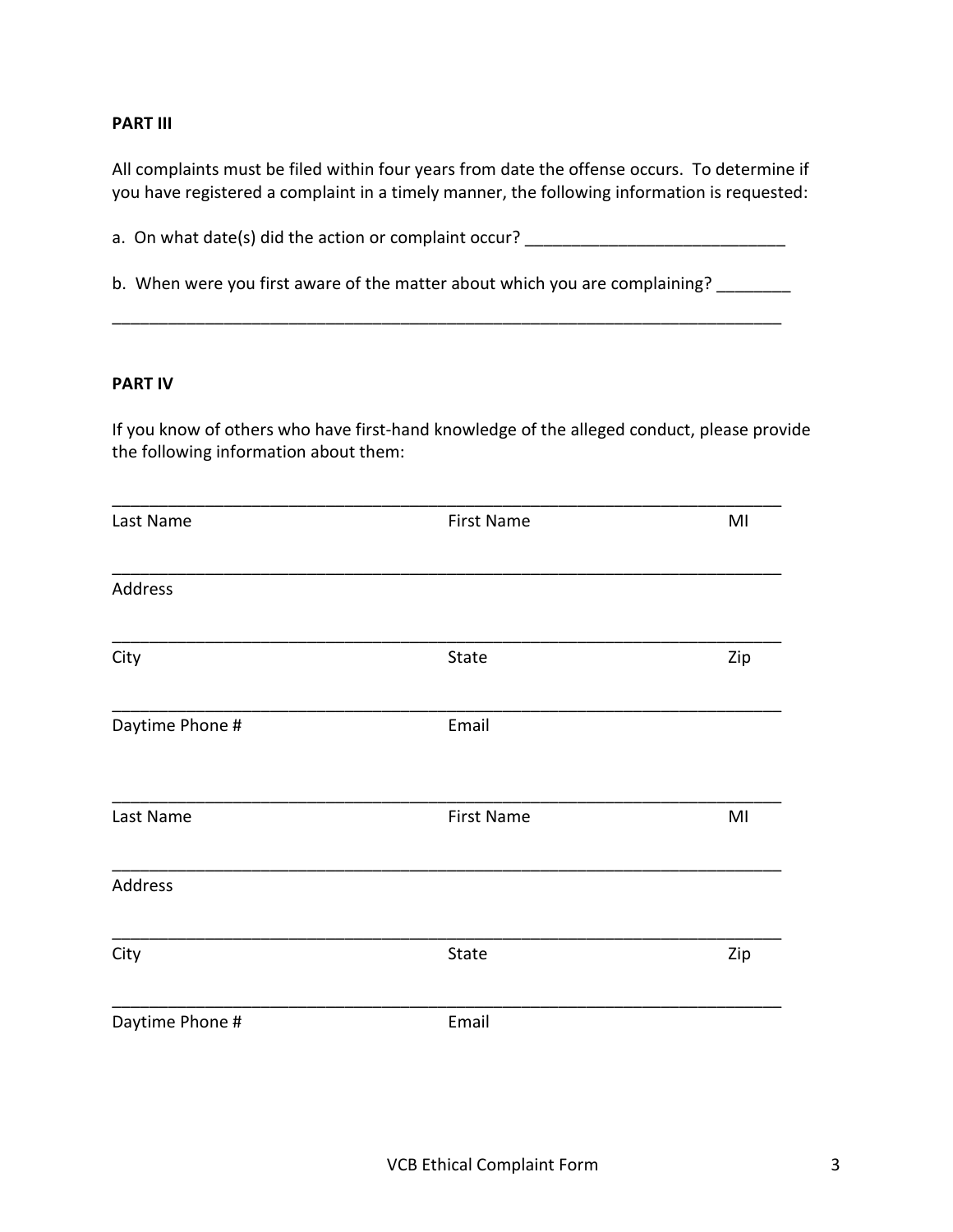Has the person against whom the complaint is being filed given you any explanation for such alleged conduct? If yes, please state all such explanations:

How do you view the explanation(s) given to you?

# **PART V**

Have you filed this complaint with any Federal, State or Local government agency? If yes, please list the name of the agency and date filed?

Have you pursued resolution of your complaint through any internal grievance procedures of an institution or agency? If yes, what is the status of your complaint?